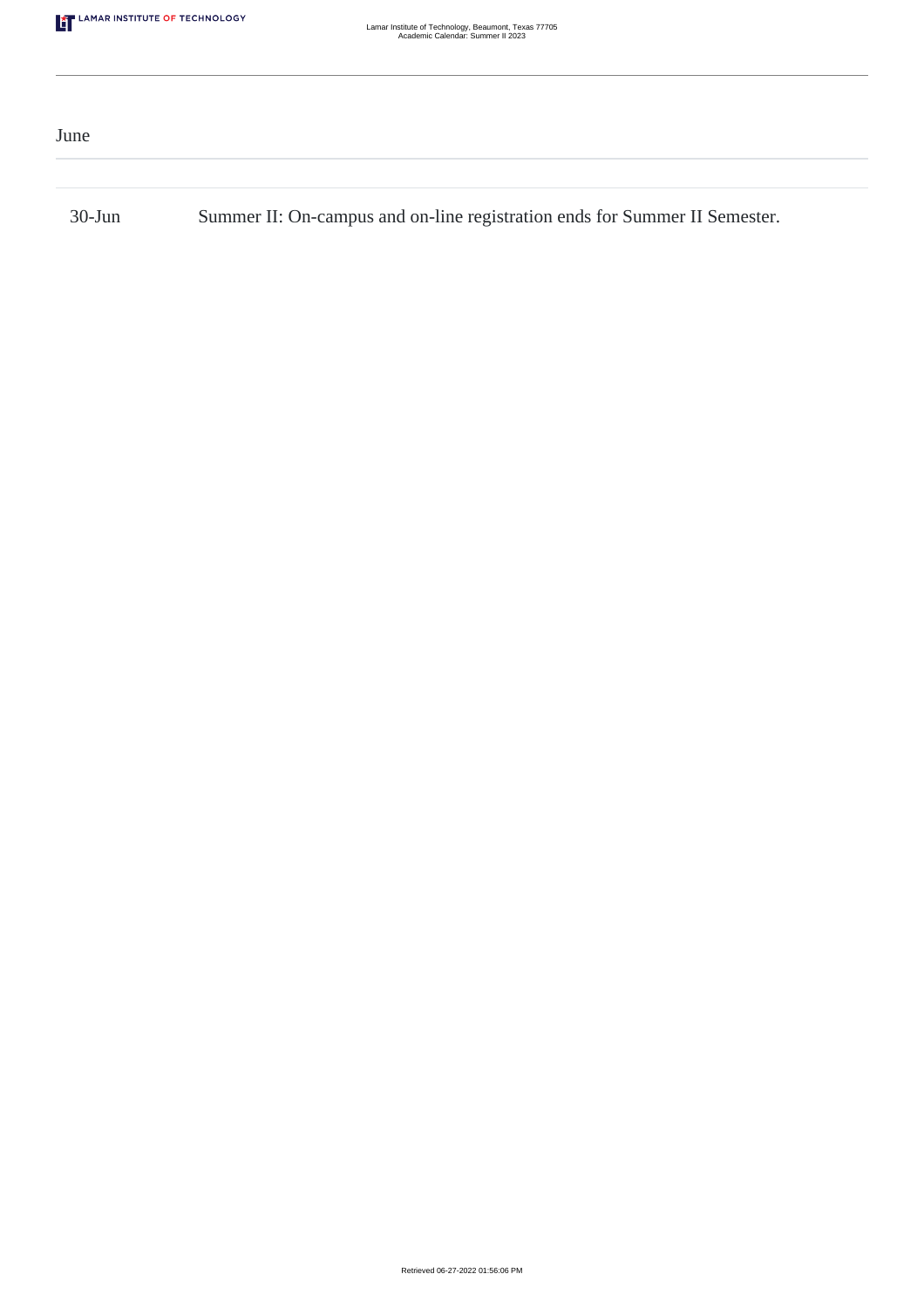July

| $4-Jul$   | Independence Day (no classes; campus closed)                                                                                                    |
|-----------|-------------------------------------------------------------------------------------------------------------------------------------------------|
| $6$ -Jul  | Summer II: First day of classes.                                                                                                                |
| $10-Jul$  | Summer II: Last day to register late; last day to drop and add Summer II classes.                                                               |
| $11-Jul$  | Summer II: Last day for students to drop Summer II classes and receive a refund. 4th<br>Class Day (Census Day).                                 |
| $13$ -Jul | Summer III: Last day for students to drop or withdraw from Summer III classes WITH<br>academic penalty.                                         |
| $18-Jul$  | Summer II: Last day for students to drop or withdraw from Summer II classes<br>WITHOUT academic penalty; last day to petition to audit a class. |
| $26$ -Jul | Summer II: Last day to pay tuition to avoid drop for non-payment. 15th Class Day<br>(Census Day)                                                |
| $28-Jul$  | Last day for students to apply for August Graduation.                                                                                           |